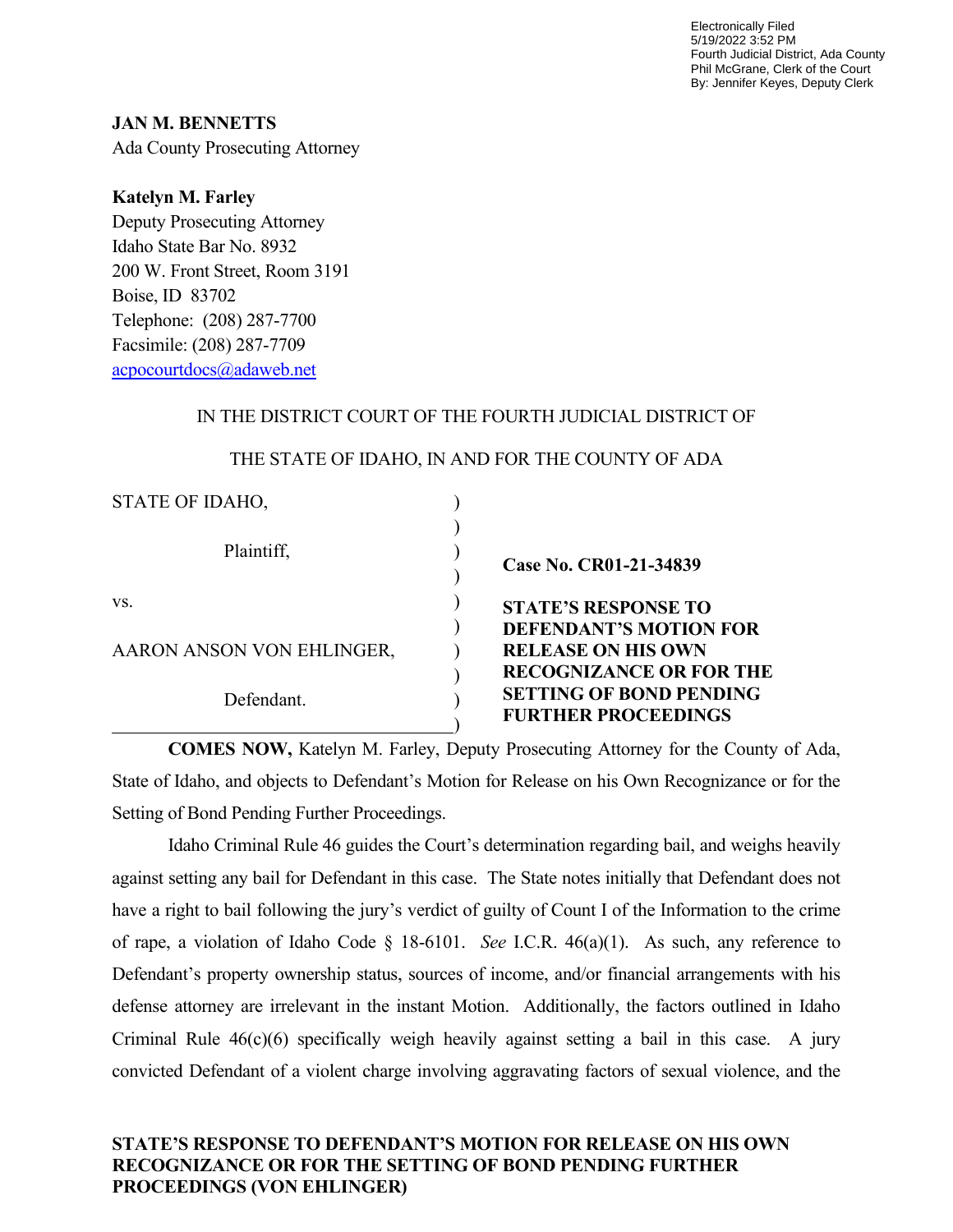possible penalty Defendant faces as a result is life in prison. I.C.R. 46(c)(6). Moreover, the State has additional concerns pertinent to Defendant's motion, as follows.

 First, the State is aware of two separate occasions where Defendant has been outside the United States since the State issued the warrant in this case on September 9, 2021. Second, the statement in Defendant's Motion that "the Defendant does not have any other criminal history" is inaccurate. Although misdemeanors and unrelated to the current conduct, to correct the record it is important to note that Defendant has been convicted of inattentive driving in 2009, possession of a controlled substance and possession of drug paraphernalia in 2012, and reckless driving in 2013. A count of carrying a concealed weapon under the influence was dismissed in connection with the 2013 reckless driving case. These cases occurred prior to Defendant legally changing his name. Finally, Defendant testified at trial that he owns multiple firearms. The instant conviction and active no contact order render Defendant a prohibited possessor of firearms. *See* 18 USC § 922(g)(8), I.C. §§ 18-3316, 310. The State has not been made aware of any steps Defendant has taken to devoid his life of firearms.

 The State respectfully requests the Court continue to hold Defendant without bond pending sentencing in this case and deny Defendant's Motion without a hearing.

**DATED** this the  $19$  day of May 2022.

 **JAN M. BENNETTS**  Ada County Prosecuting Attorney

Hitelepfarley

 By: Katelyn M. Farley Deputy Prosecuting Attorney